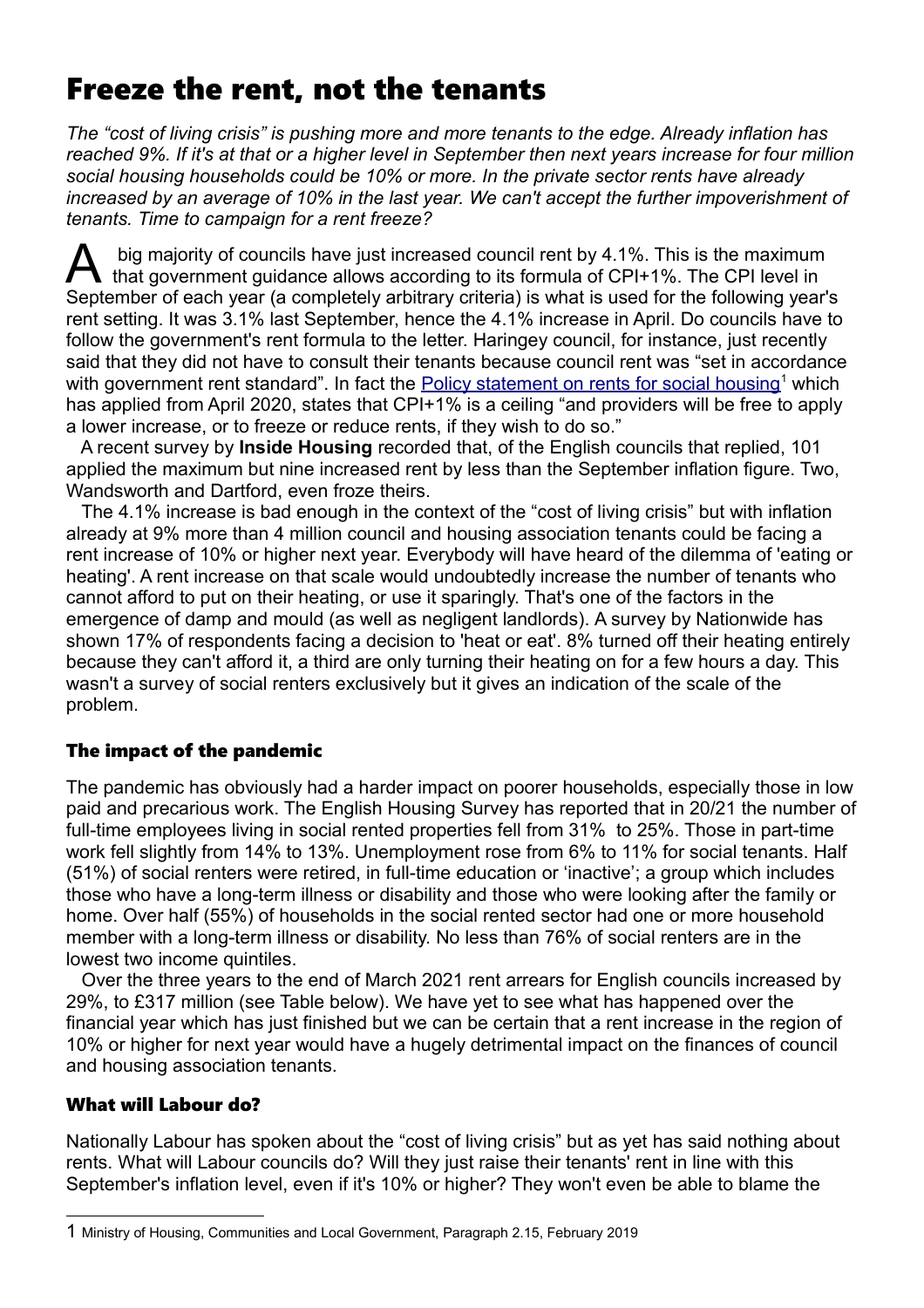government because, although the formula sets a maximum increase, *they can determine at what level to set it*.

 **We would suggest that in the light of current circumstances Labour should be calling for a rent freeze. They should be demanding that the government fund it for council housing** (as we explain below).

 What are the objections to a rent freeze? Councils will tell you that it will mean that they won't have sufficient resources to maintain and renew existing homes. This is a genuine problem. As well as day to day maintenance, renewal of key housing components (bathrooms, kitchens, boilers, roofs etc.) is critical to maintain the standard of each property and good living conditions for tenants. If these components aren't renewed in good time then the condition of a home will deteriorate and more maintenance will be necessary as components fail.

 Housing revenue accounts (HRAs) are 'ring-fenced' which means that money from the General Fund (all non-council housing income) cannot be used to support council housing. The problem that councils face is that HRAs are under-funded. Under a new finance system introduced in 2012 they were loaded up with more than £13 billion extra 'loans' (financial manipulation by the Treasury rather than real money). The government then imposed a 4 year rent cut and raised Right to Buy discounts which resulted in a fourfold increase in sale. Councils lost the rent income from those as well as losing the stock. Servicing this so-called debt cost nearly £1.4 billion in 20/21.

 HRAs' are not subsidised. Their income is mostly from tenants' rent and service charges; an estimated 92.5% of income in 2020/21. If rents are not set at inflation then the income they have is even less sufficient for the maintenance and renewal of their housing stock. But tenants are also caught between a rock and a hard place. If rents continue to increase above inflation then more and more of them will struggle to pay them. If they don't go up then they are likely to have less and less work carried out on their homes to maintain them to a decent standard, **unless pressure is brought to bear for adequate funding**.

 One means of addressing this under-funding is, as the Labour Campaign for Council Housing has called for, [cancellation of council housing debt.](https://thelabourcampaignforcouncilhousing.files.wordpress.com/2021/02/caseforcancellingchdebt.pdf) Although Labour conferences in 2019 and 2021 committed the Party to review council housing 'debt' it has not implemented the resolution. Labour has failed to call on the government to use its power under the 2011 Localism Act to reopen the 2012 'debt settlement' to cut or cancel the debt which was imposed.

 Although the financial situation of each HRA varies, all councils have collected far less rent than was planned for in 2012, and are short of capital funding to renew key housing components over the long term.

 **Labour should not be accepting that tenants pay for this under-funding by above inflation rent increases**. The Party failed to oppose the government's policy of 5 years of above inflation rent increases. It should be campaigning for the funding that HRAs need if they are to stop the deterioration of existing housing stock. **The government paying for a rent freeze would be one step in that direction**. We can put an approximate figure on what it would cost. In 2020/21 English councils collected £7.091 billion in rent from their council tenants. Apply 1.5% rent increase in 21/22 and the 4.1% this year and the approximate rent income comes to £7.2 billion. A 10% rent increase would be roughly £720 million. That's a lot of money but a tiny amount in relation to the national economy.

 It may be argued that the government will never do it. Yet the pandemic has surely shown that the government has done all manner of things which prior to it, it would never have even contemplated. Pressure of events and political pressure has sometimes forced them to act against their own ideology and execute a series of U-turns, the latest of which is money for the exorbitant cost of energy. It is not beyond the bounds of possibility that even some Tory councils can be pressed to support the demand that the government provide extra funding to councils to compensate for the loss of rent from freezing it.

#### And housing associations?

According to the the Global Accounts of Private Registered Providers produced by the Regulator of Social Housing, rent arrears for housing associations in 2020/21 were at £705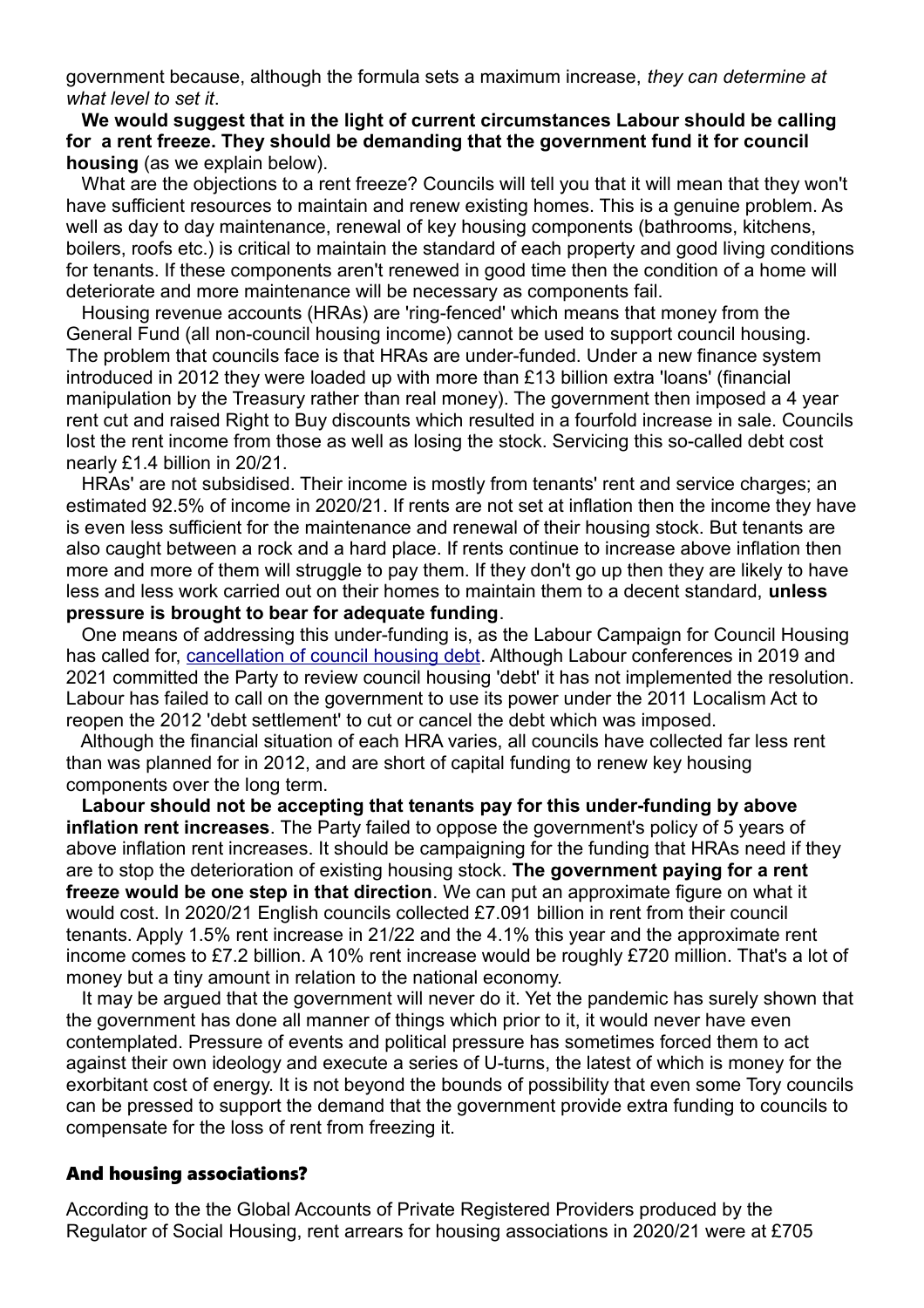million; 5% of the rent roll. This would mean rental income of around £14.1 billion. Multiply the income by the 1.5% increase last year and the 4.1% increase this year and that comes out at £14.898 billion. If we assume a 10% increase next year then a rent freeze would cost HAs around £1.48 billion. It might be less, of course, because even some HAs may think twice about the impact of such a rise on their tenants and rent arrears.

 Could HAs cope with a freeze? According to the Global Accounts they had reserves of £57.4 billion. They also made £1.3 billion profit on sales. Obviously the situation will vary considerably; there are 1,400 PRPs in England, some very large, some very small. Certainly the more commercial, larger companies could afford it. Perhaps the government could fund a freeze for the smaller ones *if there is evidence that they would struggle to cope with one*.

## The private rental sector

There are nearly 4.8 million private sector households in England. The social composition is different from that of social housing; 73% in work compared to 38%. 26% of private renters received Local Housing Allowance in 2020/21 according to the English Housing Survey. Of course, private rents are way higher than council or housing association homes, and the LHA has been cut previously from the 50% percentile of local prices, to the  $30<sup>th</sup>$ . LHA itself has been frozen for the second year running despite the high inflation rate. LHA rates do not cover rent in many places, not only London. For instance in not a single area of Manchester does LHA cover the rent. This means that anybody who faces unemployment, an accident or illness, is immediately thrown into crisis unless they have significant savings.

LHA should be increased to the  $50<sup>th</sup>$  percentile and should be uprated in line with the inflation rate, as should all benefits.

 Private tenants are often paying higher rents for poorer conditions. The Public Accounts Committee has reported that an estimated one in eight private rented homes had at least one category one hazard, a serious risk to the heath of the tenants, ranging from 9% in London to 21% in Yorkshire. Meg Hillier MP, the committee's chair, said: "Unsafe conditions, overcrowding, harassment, discrimination and dodgy evictions are still a huge issue in the private rented sector."

 In January Rightmove reported that the average rent outside London was £1,068 a month. In London it was £2,142. Mayor of London Sadiq Khan has called on the government to give him the power the freeze private rents. Of course, it's not just an issue in London even though private rents are highest there.

 The various campaigns which cover the private sector have raised the question of rent controls. The Renters Reform Coalition policy is

"The affordability crisis in the private rented sector should be addressed. It is widely accepted that in order to be affordable, housing costs should not take up more than a third of someone's income. The Government must act to bring rents down so that everyone has a home they can afford to rent where they can live and flourish."

Rent controls were first introduced in the First World War in response to inflation which created "a cost of living crisis" then. An effective freeze was introduced when the government was faced with rent strikes and in the case of Glasgow solidarity from engineering workers against evictions. The threat of strike action very swiftly led the government to restrict rents to 1914 levels. Landlords had been taking advantage of an acute housing shortage to push up rents. Many landlords supported the legislation because it restricted mortgage interest rates as well as rents (the Act was *Increase of Rent and Mortgage Interest (War Restrictions) Act 1915*) . While it was phased out for new properties, rent control was reintroduced after the start of the Second World War.

 Others have said that rent increases should be limited to inflation. However, in the current situation that wouldn't be much protection for tenants. Whilst we are not at war now, economically we are suffering the impact of the war in Ukraine on inflation. The demand for a rent freeze is entirely legitimate under current circumstances. The scale of support for the